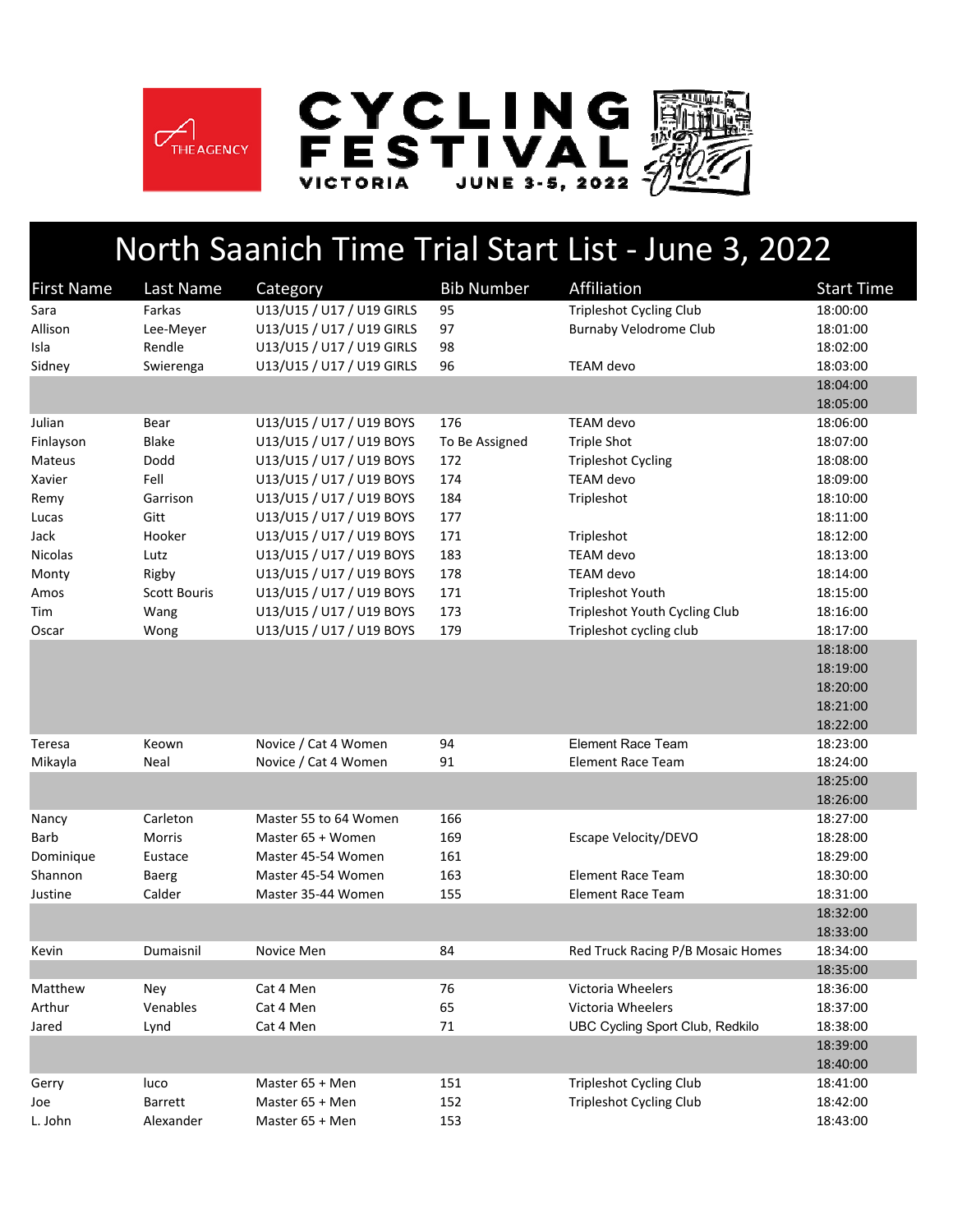|                |                |                            |                |                                                      | 18:44:00             |
|----------------|----------------|----------------------------|----------------|------------------------------------------------------|----------------------|
|                |                |                            |                |                                                      | 18:45:00             |
| Bart           | Gould          | Master 55-64 Men           | 140            | <b>Steed Cycles</b>                                  | 18:46:00             |
| David          | Taylor         | Master 55-64 Men           | 141            | <b>Tripleshot Cycling Club</b>                       | 18:47:00             |
| Rui            | <b>Batista</b> | Master 55-64 Men           | 142            |                                                      | 18:48:00             |
| Uli            | Mayer          | Master 55-64 Men           | 143            | United Velo, Burnaby Velodrome Club                  | 18:49:00             |
|                |                |                            |                |                                                      | 18:50:00             |
|                |                |                            |                |                                                      | 18:51:00             |
| Dave           | Shishkoff      | Master 45-54 Men           | 126            |                                                      | 18:52:00             |
| David          | Gerth          | Master 45-54 Men           | 127            | Redkilo                                              | 18:53:00             |
| Glennon        | Rosenbloom     | Master 45-54 Men           | 128            |                                                      | 18:54:00             |
| Jaymi          | Dumper         | Master 45-54 Men           | 130            | Mid Island Velo Association                          | 18:55:00             |
| Joji           | Ishikawa       | Master 45-54 Men           | 131            | <b>Tripleshot Cycling Club</b>                       | 18:56:00             |
| Matt           | Brown          | Master 45-54 Men           | 132            | Fulgas                                               | 18:57:00             |
| Stephane       | Tran           | Master 45-54 Men           | 136            | Victoria Wheelers                                    | 18:58:00             |
|                |                |                            |                |                                                      | 18:59:00             |
|                |                |                            |                |                                                      | 19:00:00             |
| Clayton        | Hiltz          | Master 35-44 Men           | 104            | Victoria Wheelers                                    | 19:01:00             |
| Geoff          | Ruddick        | Master 35-44 Men           | 106            | <b>TNRG Cycling Club</b>                             | 19:02:00             |
| Jeffrey        | Werner         | Master 35-44 Men           | 109            | Redkilo                                              | 19:03:00             |
| John           | Machielse      | Master 35-44 Men           | 110            |                                                      | 19:04:00             |
| Joseph         | McNally        | Master 35-44 Men           | 111            | Victoria Wheelers                                    | 19:05:00             |
| Matthew        | Van Nostrand   | Master 35-44 Men           | 113            |                                                      | 19:06:00             |
| Richard        | Costello       | Master 35-44 Men           | 118            | <b>Steed Cycles</b>                                  | 19:07:00             |
| Ruslan         | Gadzhiiev      | Master 35-44 Men           | 119            | <b>Hewdog Racing</b>                                 | 19:08:00             |
| Wai-Ben        | Wong           | Master 35-44 Men           | 122            | <b>Glotman Simpson Cycling</b>                       | 19:09:00             |
| Paul           | Rigby          | Master 35-44 Men           | 115            |                                                      | 19:10:00             |
|                |                |                            |                |                                                      | 19:11:00             |
|                |                |                            |                |                                                      | 19:12:00             |
| Cole           | Guest          | CAT 3 Men                  | 68             |                                                      | 19:13:00             |
| David          | Jackson        | CAT 3 Men                  | 69             | Capital City Cycling P/B Dr. Walker Cycling 19:14:00 |                      |
| Santana        | Chew           | CAT 3 Men                  | 81             | <b>TEAM</b> devo                                     | 19:15:00             |
| Fabian         | Merino         | CAT 1-2 Men                | 31             | InstaFund Racing                                     | 19:16:00             |
| Tom            | Perkins        | CAT 1-2 Men                | 30             |                                                      | 19:17:00             |
| Alexander      | Fraser-Maraun  | CAT 1-2 Men                | $\overline{2}$ | Red Truck Racing P/B Mosaic Homes                    | 19:18:00             |
| Craig          | Luinstra       | CAT 1-2 Men                | 11             | <b>Hewdog Racing</b>                                 | 19:19:00             |
| Colin          | Eriks          | CAT 1-2 Men                | 10             | Redkilo                                              | 19:20:00             |
| Alexander      | Murison        | CAT 1-2 Men                | 3              | Red Truck Racing p/b Mosaic Homes                    | 19:21:00             |
| Caleb          | Bender         | CAT 1-2 Men                | 7              | Veloselect Silber Elite Cycling                      | 19:22:00             |
| Cole           | Glover         | CAT 1-2 Men                | 8              | Red Truck Racing p/b Mosaic Homes                    | 19:23:00             |
| <b>Braden</b>  | Kersey         | CAT 1-2 Men                | 6              | <b>TaG Cycling Club</b>                              | 19:24:00             |
| Amiel          | Flett-Brown    | CAT 1-2 Men                | 4              | Red Truck Racing P/B Mosaic Homes                    | 19:25:00             |
| Luke           | Hubner         | CAT 1-2 Men                | 28             | Red Truck Racing P/B Mosaic Homes                    | 19:26:00             |
| Sam            | Kaufman        | CAT 1-2 Men                | 29             | <b>Hewdog Racing</b>                                 | 19:27:00             |
| Marc           | Sato           | CAT 1-2 Men                | 19             | <b>TEAM</b> devo                                     | 19:28:00             |
| Erik           | Diertens       | CAT 1-2 Men                | 21             | <b>Cycles West</b>                                   | 19:29:00             |
| Ryan           | Golbeck        | CAT 1-2 Men                | 24             | <b>Steed Cycles</b>                                  | 19:30:00             |
| Samuel         | Hogman         | CAT 1-2 Men                | 26             | <b>Hewdog Racing</b>                                 | 19:31:00             |
| Evan           | Richardson     | CAT 1-2 Men                | 15             | Redkilo                                              | 19:32:00             |
|                | Moore          |                            | 18             | <b>TEAM</b> devo                                     |                      |
| Manu<br>Kyle   | Buckosky       | CAT 1-2 Men<br>CAT 1-2 Men | 17             | Red Truck Racing P/B Mosaic Homes                    | 19:33:00<br>19:34:00 |
|                | Russell        |                            | 16             | Saris Rouvy Sauerland Team                           |                      |
| Evan<br>Declan | Kelly          | CAT 1-2 Men                | 13             | Red Truck Racing p/b Mosaic Homes                    | 19:35:00             |
| Dustin         | Quigley        | CAT 1-2 Men<br>CAT 1-2 Men | 14             | <b>Hewdog Racing</b>                                 | 19:36:00<br>19:37:00 |
| Daniel         | Fraser-Maraun  | CAT 1-2 Men                | 12             | Red Truck Racing p/b Mosaic Homes                    | 19:38:00             |
| Patrick        | Riddell        | CAT 1-2 Men                | 22             | Redkilo                                              | 19:39:00             |
|                |                |                            |                |                                                      |                      |